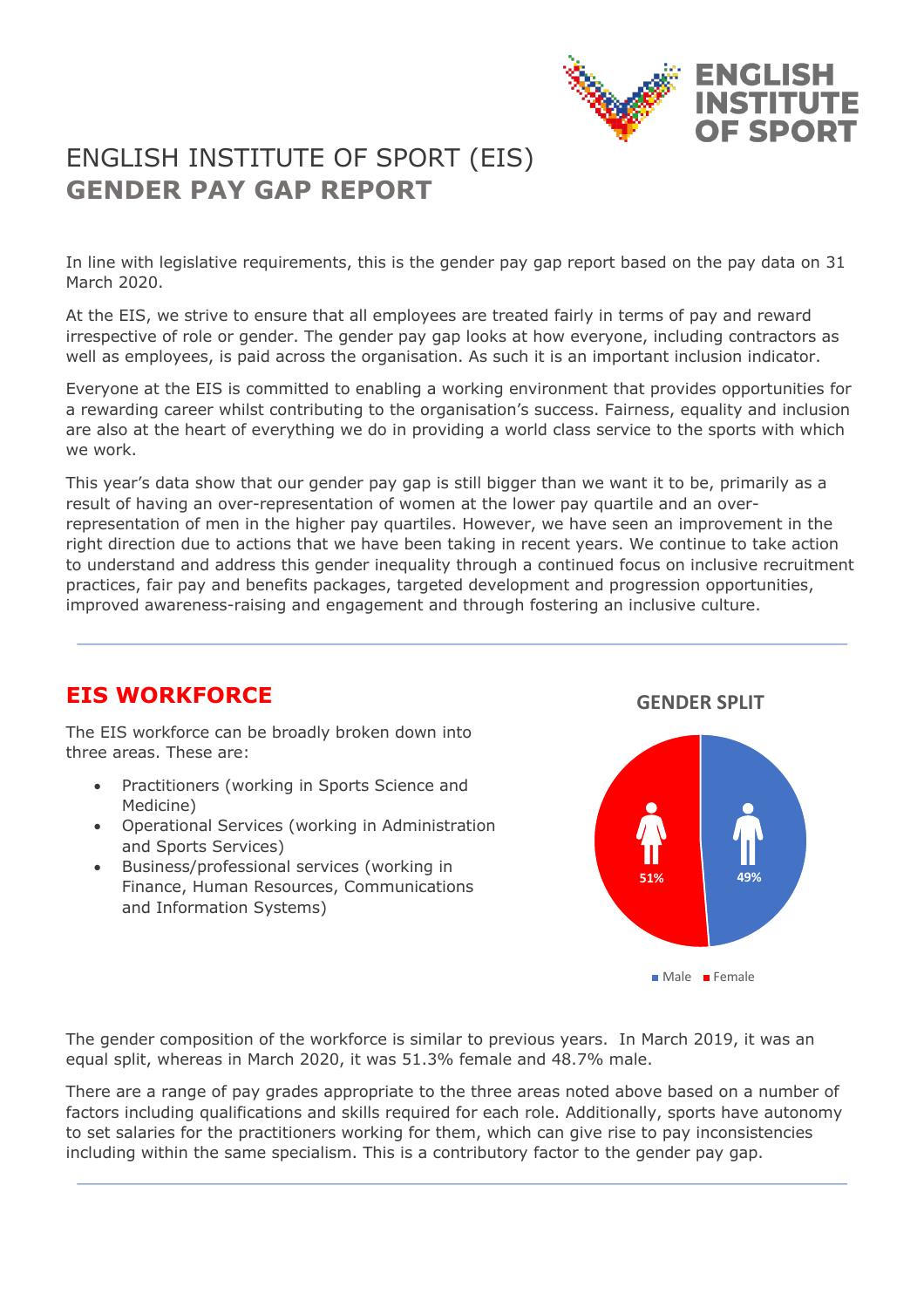### **GENDER PAY GAP**

The gender pay gap looks at the average hourly pay of all male and female employees. Last year, the EIS reported a mean gender pay gap of 14.9% and a median gender pay gap of 14.5% at 31 March 2019.

As at 31 March 2020, the mean gender pay gap had increased to 16.1%, whilst the median gender pay gap had decreased to 11%. The median is typically a more representative figure when there is a lot of variation in pay, whereas the mean can be skewed by a handful of highly paid staff members. Whilst we welcome the improvement in the median figure, we are concerned about the increased mean pay gap and are implementing actions to reduce it.

| <b>MEAN GENDER PAY GAP</b> | <b>MEDIAN GENDER PAY GAP</b> |
|----------------------------|------------------------------|
| <b>16.1%</b>               | 11%                          |

Analysis of our recruitment and selection data shows that though we appointed slightly more women than men in this reporting year, a greater proportion of the men were recruited into more senior roles on higher starting salaries. We are introducing greater transparency around salary ranges for roles in our job advertisements and hiring managers are expected to encourage female applicants. Additionally, action has been put in place to ensure that all starting salaries are properly reviewed by HR to ensure consistency of starting salaries across men and women.

We have opened all our positions up to the possibility of flexible, including part-time working. This is making our roles more accessible to women who, on average, do more hours of unpaid work (for example through taking on caring responsibilities outside of work) leaving less time for paid work. The EIS has a large number of part-time workers, 65% of whom are women and continued focus in this area should enable more to remain with or return to the organisation, particularly following career breaks. However, since most of our female part-time workers are in lower paid roles, this has a measurable impact on our pay gap. We are considering job design and other measures to provide real development opportunities for part-time workers and initiatives to encourage more men to take advantage of our flexible working practices.

#### **BONUS GENDER PAY GAP**

With the exception of the National Director, the EIS does not have a contractual bonus policy but rather the opportunity (non- contractual) to pay a small non-consolidated payment. This is usually in the region of 1.5%. For the purposes of the GPG reporting this is referred to as bonus. A very small number of employees who transferred into the EIS have protected terms and conditions, and, as a result retain the opportunity to receive bonus payments. These differences do impact on the bonus pay gap as defined by the GPG because, for the very small number of staff to which this applies, there are more male staff than female.

Last year, the EIS reported a mean bonus gender pay gap of 94.6% and a median bonus gender pay gap of 89.1%. Compared to 2020, the bonus gender pay gap in the EIS has reduced significantly with a slightly higher percentage of women receiving bonuses.

| <b>MEAN BONUS</b><br><b>GENDER PAY GAP</b> | <b>MEDIAN BONUS</b><br><b>GENDER PAY GAP</b> | <b>PROPORTION OF</b><br><b>WOMEN WHO</b><br><b>RECEIVED BONUS</b> | <b>PROPORTION OF</b><br><b>MEN WHO</b><br><b>RECEIVED BONUS</b> |
|--------------------------------------------|----------------------------------------------|-------------------------------------------------------------------|-----------------------------------------------------------------|
| 24.2%                                      | <b>13.6%</b>                                 | 84.6%                                                             | 80.6%                                                           |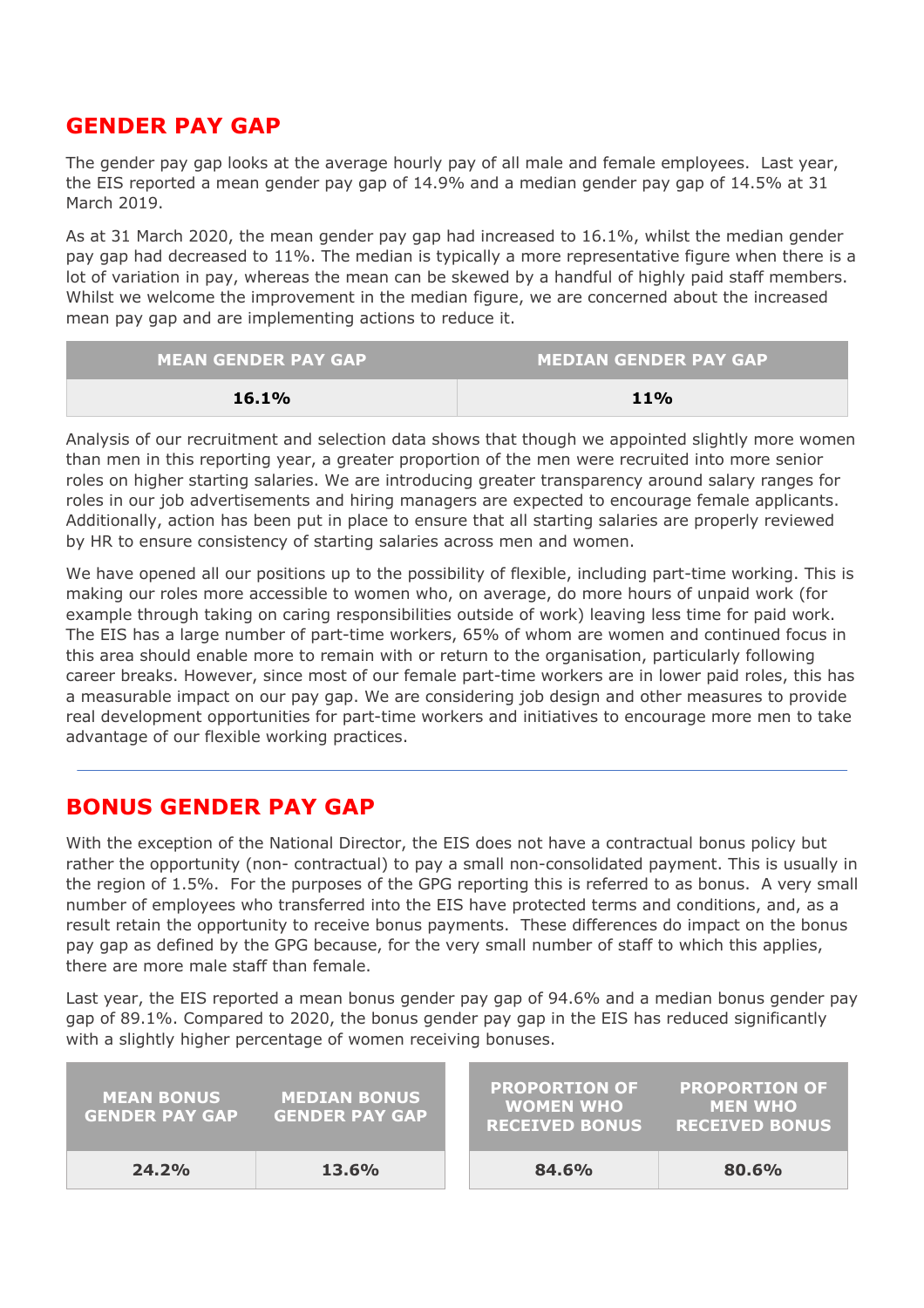The non-contractual, non-consolidated payment, is paid to all employees who meet the eligible criteria as a fixed percentage of salary. With an over-representation of women in lower grades, this does contribute to the bonus pay gap. We are reviewing how we distribute non-consolidated payments with a view to producing more equitable outcomes in future.

# **PAY QUARTILES**

| <b>LOWER QUARTILE</b> | LOWER MIDDLE     | <b>UPPER MIDDLE</b> | <b>UPPER QUARTILE</b> |
|-----------------------|------------------|---------------------|-----------------------|
| Women                 | Women            | Women               | Women                 |
| 58.2% $(58.5%)$       | 56.1% $(51.6\%)$ | $52\%$ (51.1%)      | 38.8% (38.9%)         |
| Men                   | Men              | Men                 | Men                   |
| 41.8% (41.5%)         | 43.9% (48.4%)    | 48% (48.9%)         | 61.2% $(61.1\%)$      |

The above figures show the gender composition at the EIS across the four equal pay quartiles. 2019 figures are quoted in italics in brackets for comparison.

There has been a significant change in the lower middle pay quartile this year which has served to reduce the median pay gap. Several factors may have helped account for this change: more men than women left the organisation in this period, including some at a relatively senior level, coupled with a slightly higher number of women joining the organisation. More female staff received salary increases in the year through progression. In addition, within this reporting period, our pay anomaly process resulted in full or partial pay uplifts for 11 female staff members against 8 male members of staff.

### **ACTIONS and PROPOSALS**

As an organisation, we are seeking to address bias and disadvantage in all our policies and processes through a range of targeted initiatives as set out in our Diversity and Inclusion Action Plan. The following are actions which have been and continue to be implemented in the reporting period together with other planned initiatives designed to address the gender pay gap and the gender bonus pay gap:

- $\circ$  We have eliminated gendered language in our job adverts, engaged different recruitment partners to ensure our roles reach a wider range of potential applicants, included salary ranges in the adverts as well as positive action equality statements encouraging underrepresented people to apply.
- $\circ$  All positions are open to flexible working (including part-time) by default provided the arrangement enables the post holder to fulfil their duties and meet the organisation's needs.
- $\circ$  We have reviewed and revised our recruitment and selection training to eliminate bias at every stage of the process and are introducing data collection and analysis to understand who we are attracting to apply and where potential candidates exit the recruitment process.
- $\circ$  All those involved in the hiring process will be required to complete recruitment and selection training.
- $\circ$  We are seeking to maximise the diverse shortlists of candidates wherever possible as well as gender diversity, as a minimum, on interview panels.